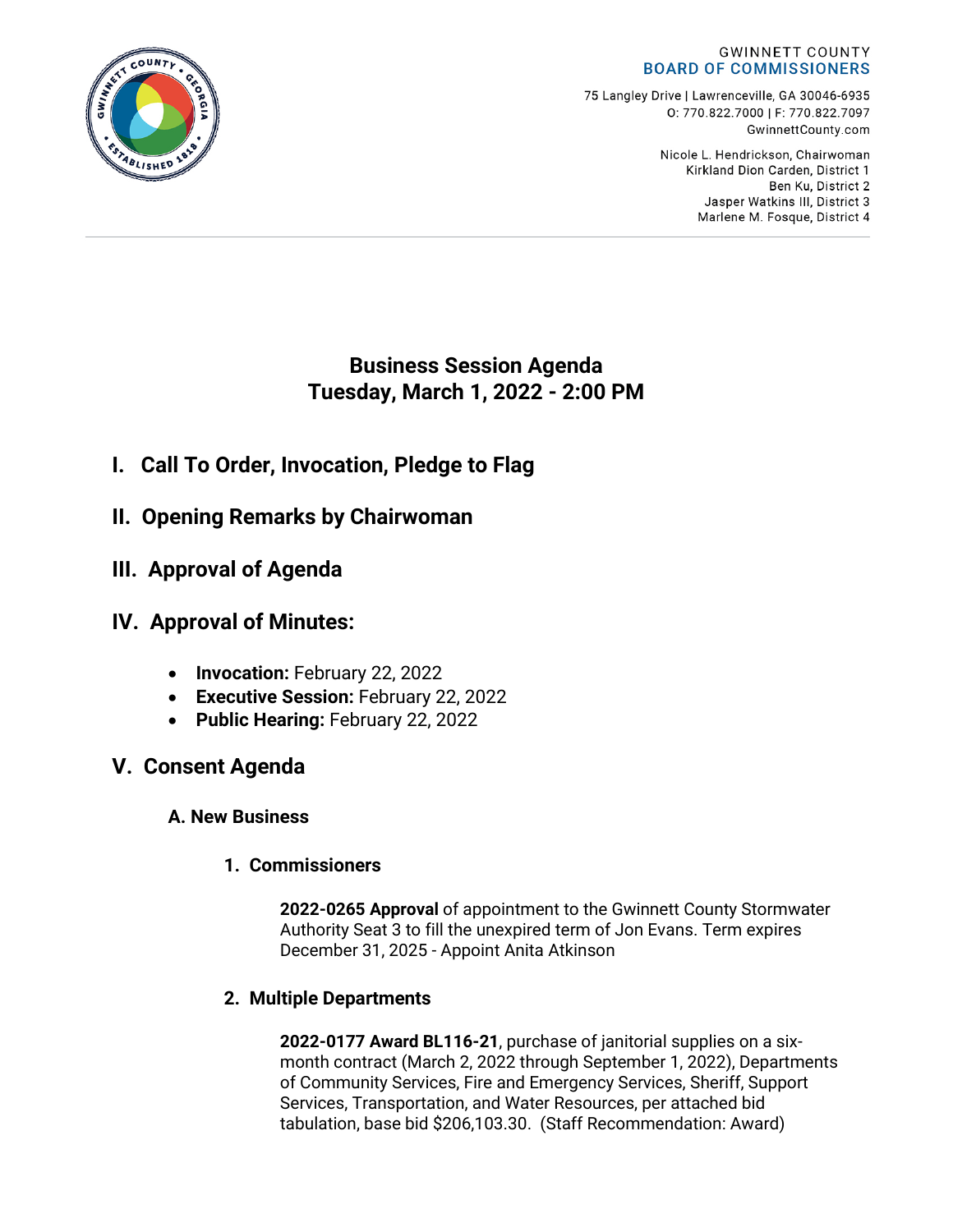### **V. Consent Agenda**

### **A. New Business**

#### **2. Multiple Departments**

**2022-0224 Award BL005-22**, provision of inspection and testing of fire sprinkler systems on an annual contract (March 20, 2022 through March 19, 2023), Departments of Sheriff, Support Services and Water Resources, to Alliance Fire Protection Services, Inc., base bid \$183,312.50. (Staff Recommendation: Award)

**2022-0220 Approval** to renew BL017-20, installation, inspection, maintenance, and repair of doors and windows on an annual contract (April 19, 2022 through April 18, 2023), Departments of Fire and Emergency Services, Support Services and Water Resources, with Top Notch Dock & Door, LLC, base bid \$254,247.00. (Staff Recommendation: Approval)

**2022-0233 Approval** to renew BL031-18, epoxy floor replacement on an annual contract (April 16, 2022 through April 15, 2023), Departments of Community Services and Fire and Emergency Services, with Concierge Business Solutions, Inc., dba Concrete Design and Repair, base bid \$217,500.00. (Staff Recommendation: Approval)

#### **3. Community Services/Tina Fleming**

**2022-0244 Award BL101-21**, provision of vote by mail ballot processing services on an annual contract (March 2, 2022 through March 1, 2023), to Fort Orange Press, Inc., base bid \$1,002,500.00. (Staff Recommendation: Award)

**2022-0238 Approval** to renew RP007-19, demand professional services for parks and recreation on an annual contract (May 21, 2022 through May 20, 2023), with Breedlove Land Planning, Inc.; CHA Consulting, Inc.; Clark Patterson Engineers, Surveyor and Architects, P.C.; Foresite Group, LLC; Kimley-Horn and Associates, Inc.; Lose & Associates, Inc. dba Lose Design; Pond & Company, Inc.; and the Collaborative, Inc., base amount \$1,490,000.00 (negotiated cost savings of approximately \$16,050.00). This contract is funded 65% by the 2017 SPLOST Program. (Staff Recommendation: Approval)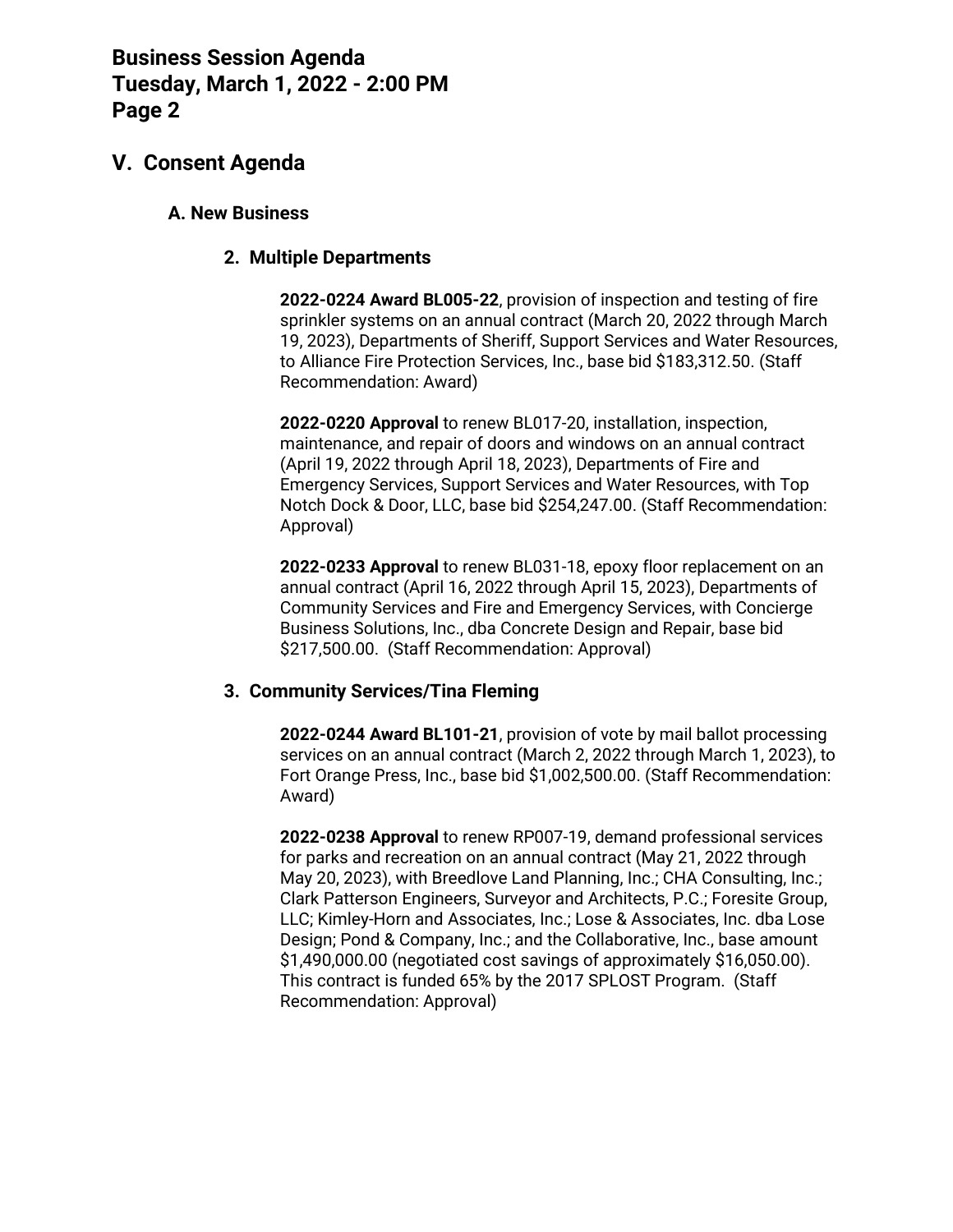### **V. Consent Agenda**

### **A. New Business**

### **4. Financial Services/Buffy Alexzulian**

**2022-0221 Approval** of tax digest corrections, including changes to the digest, additions, deletions, and errors discovered during the billing and collection process of the Tax Assessors and Tax Commissioner's Office. Adjustments amount to an increase of assessed value in the amount of \$30,654,630.00, a decrease in assessed value of \$3,295,280.00 for a net increase of \$27,359,350.00 for tax years 2014 through 2021. (Staff Recommendation: Approval) (Board of Assessors Approved on February 2, 2022, Vote 5-0)

**2022-0258 Approval/authorization** for the Chairwoman to execute a Resolution at the request of the Gwinnett County Board of Education agreeing to and acknowledging the requirement for a levy of an annual school property tax to provide funds for the repayment of principal and interest on the Gwinnett County School District General Obligation Sales Tax Bonds, Series 2022A and Series 2022B. Subject to approval as to form by the Law Department.

#### **5. Fire Services/Russell S. Knick**

**2022-0223 Approval** to renew BL108-19, purchase of medical supplies on an annual contract (April 22, 2022 through April 21, 2023), with Bound Tree Medical, LLC; Guardian EMS Products; Henry Schein, Inc.; Life-Assist, Inc.; Medline Industries, Inc.; Nashville Medical & EMS Products, Inc.; Quadmed, Inc.; and SZY Holdings, LLC dba Ever Ready First Aid, Inc., base bid \$225,000.00 (negotiated cost savings of approximately \$4,690.00). (Staff Recommendation: Approval)

### **6. Information Technology Services/Dorothy Parks**

**2022-0236 Approval** to renew OS128, countywide wireless voice and data services on an annual contract (April 1, 2022 through March 31, 2023), with AT&T Mobility and Verizon Wireless, using a competitively procured State of Georgia contract, base amount \$2,507,224.00. (Staff Recommendation: Approval)

**2022-0235 Ratification** of the emergency purchase of Tenable.io Vulnerability Management subscription, with CDW Government, LLC, \$149,374.00. (Staff Recommendation: Ratification)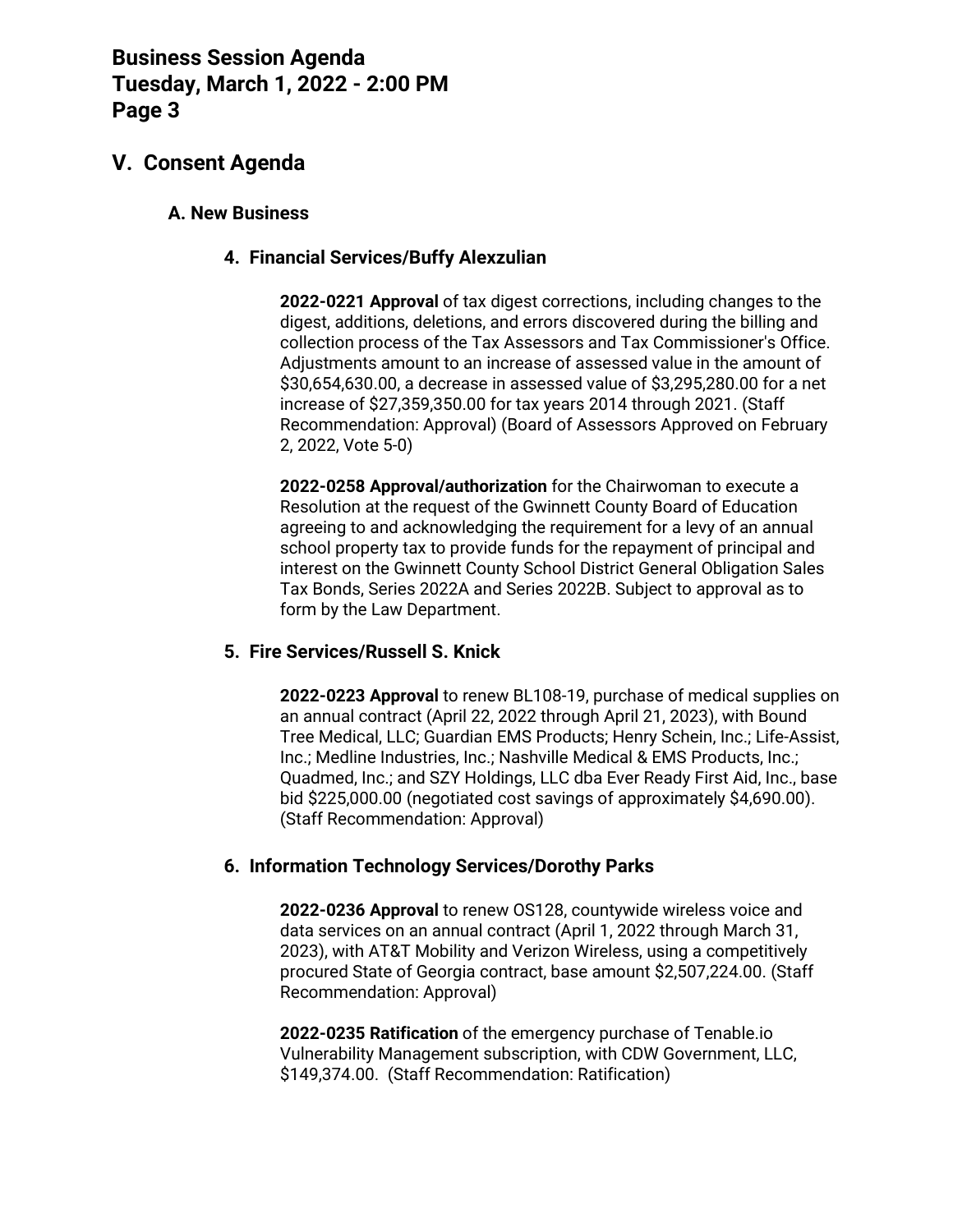### **V. Consent Agenda**

### **A. New Business**

### **7. Law Department/Michael P. Ludwiczak**

**2022-0215 Approval/authorization** for Declaration of Taking Condemnation proceedings for the property of Venus USA, LLC, and First National Community Bank s/b/m to Heritage First Bank, consisting of 25,373.12 square feet of fee simple right of way, Tax Parcel No. R7152 003, 274 Old Peachtree Road, amount \$407,400.00. Subject to approval as to form by the Law Department. This project is funded by the 2014 SPLOST program.

**2022-0250 Approval/authorization** for Declaration of Taking Condemnation proceedings for the property of Genevieve Breedlove and Edward R. Breedlove consisting of 24,226.00 square feet of permanent utility easement and 28,558.00 square feet of 24-month temporary construction easements, Tax Parcel No. R7289 002A, 521 Level Creek Road, amount \$54,700.00. Subject to approval as to form by the Law Department. This project is funded by the 2020 Water and Sewer Bond.

#### **8. Support Services/Angelia Parham**

**2022-0234 Award RP040-21**, construction manager (CM) at risk for the construction of Gwinnett County Records Management and Emergency Management Storage Facility, to Hogan Construction Group, LLC, amount not to exceed \$6,000,000.00, inclusive of the construction services budget, \$15,000.00 for preconstruction services, \$193,342.00 for general conditions, and a 2.25% mark-up fee for profit. Authorization for the delegation of authority to the County Administrator to approve guaranteed maximum price (GMP) authorizations and associated change orders. Contract to follow award. Subject to approval as to form by the Law Department. (Staff Recommendation: Award)

### **9. Transportation/Lewis Cooksey**

**2022-0104 Approval** of Change Order No. 2 for RP024-14 Norcross to Lilburn Multi-Use Trail, with Pond & Company increasing the contract by \$65,293.47. The contract amount is adjusted from \$670,789.00 to \$736,082.47. Subject to approval as to form by the Law Department. This project is funded by various grants and the 2017 SPLOST Program. (Staff Recommendation: Approval)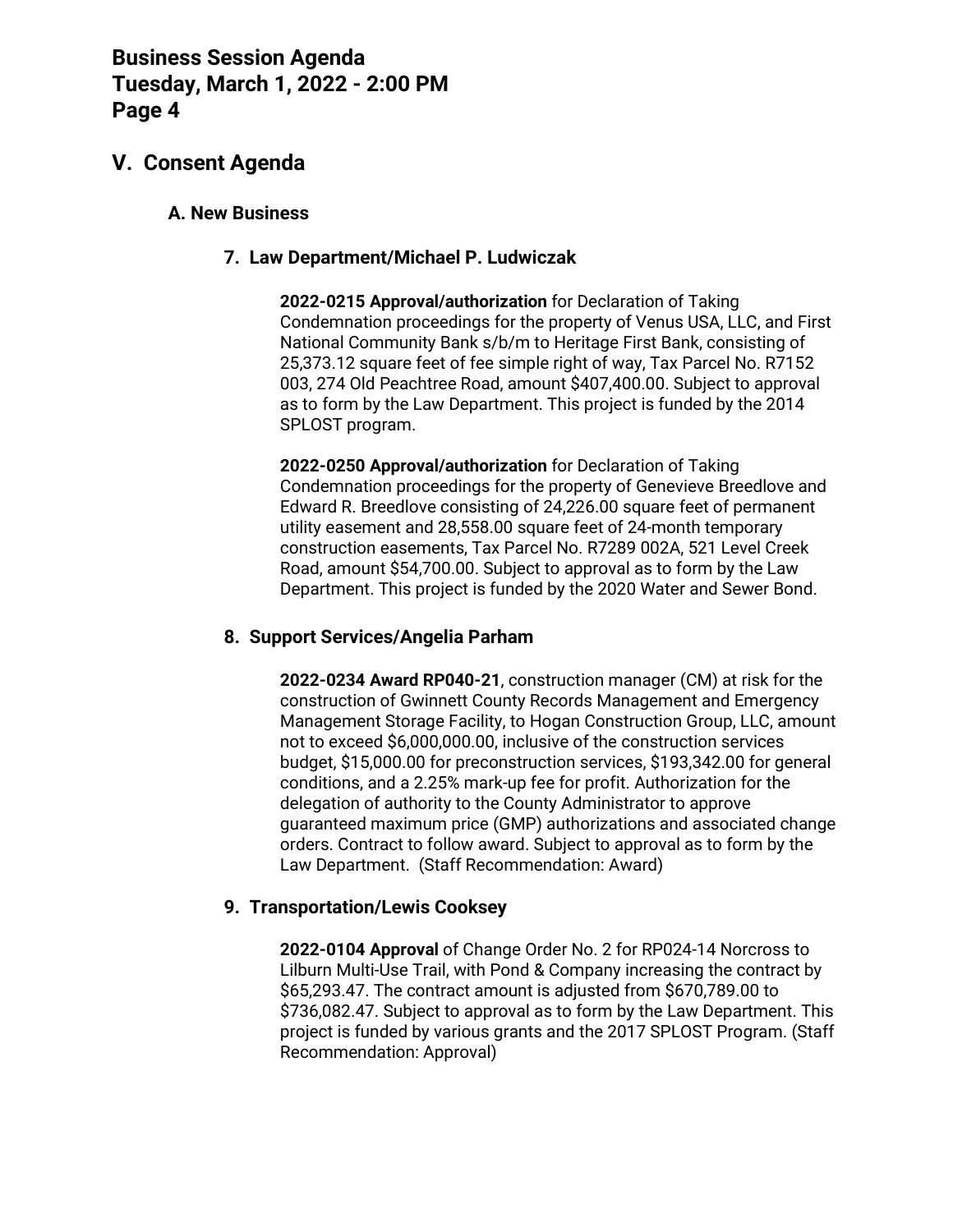### **V. Consent Agenda**

### **A. New Business**

### **9. Transportation/Lewis Cooksey**

**2022-0172 Approval** of incorporation of Norris Lake Road into the Gwinnett County Speed Hump Program. Total estimated cost is \$19,941.90. This project is funded by the 2017 SPLOST Program. Subject to the approval as to form by the Law Department. (Staff Recommendation: Approval)

**2022-0217 Approval** of incorporation of Webb Meadows Drive into the Gwinnett County Speed Hump Program. Total estimated cost is \$13,184.68. This project is funded by the 2017 SPLOST Program. Subject to the approval as to form by the Law Department. (Staff Recommendation: Approval)

**2022-0219 Approval** of incorporation of Joseph Eli Drive into the Gwinnett County Speed Hump Program. Total estimated cost is \$16,453.37. This project is funded by the 2017 SPLOST Program. Subject to approval as to form by the Law Department. (Staff Recommendation: Approval)

**2022-0222 Approval** of incorporation of Janmar Road (Innsfail Drive to Jay Court) into the Gwinnett County Speed Hump Program. Total estimated cost is \$19,941.90. This project is funded by the 2017 SPLOST Program. Subject to approval as to form by the Law Department. (Staff Recommendation: Approval)

**2022-0239 Approval** for the Chairwoman to execute Change Order No. 1 with the City of Lilburn regarding the 2014 City-managed SPLOST project. This change order increases the County's contribution to the 2014 Citymanaged SPLOST Project from \$799,800.00 to \$856,800.00 and will decrease the County's contribution to the 2014 County-managed Project by \$57,000.00. The City of Lilburn will contribute an additional \$13,370.22 to the City-managed project. There will be no change to the County's overall financial obligation. Subject to approval as to form by the Law Department. (Staff Recommendation: Approval)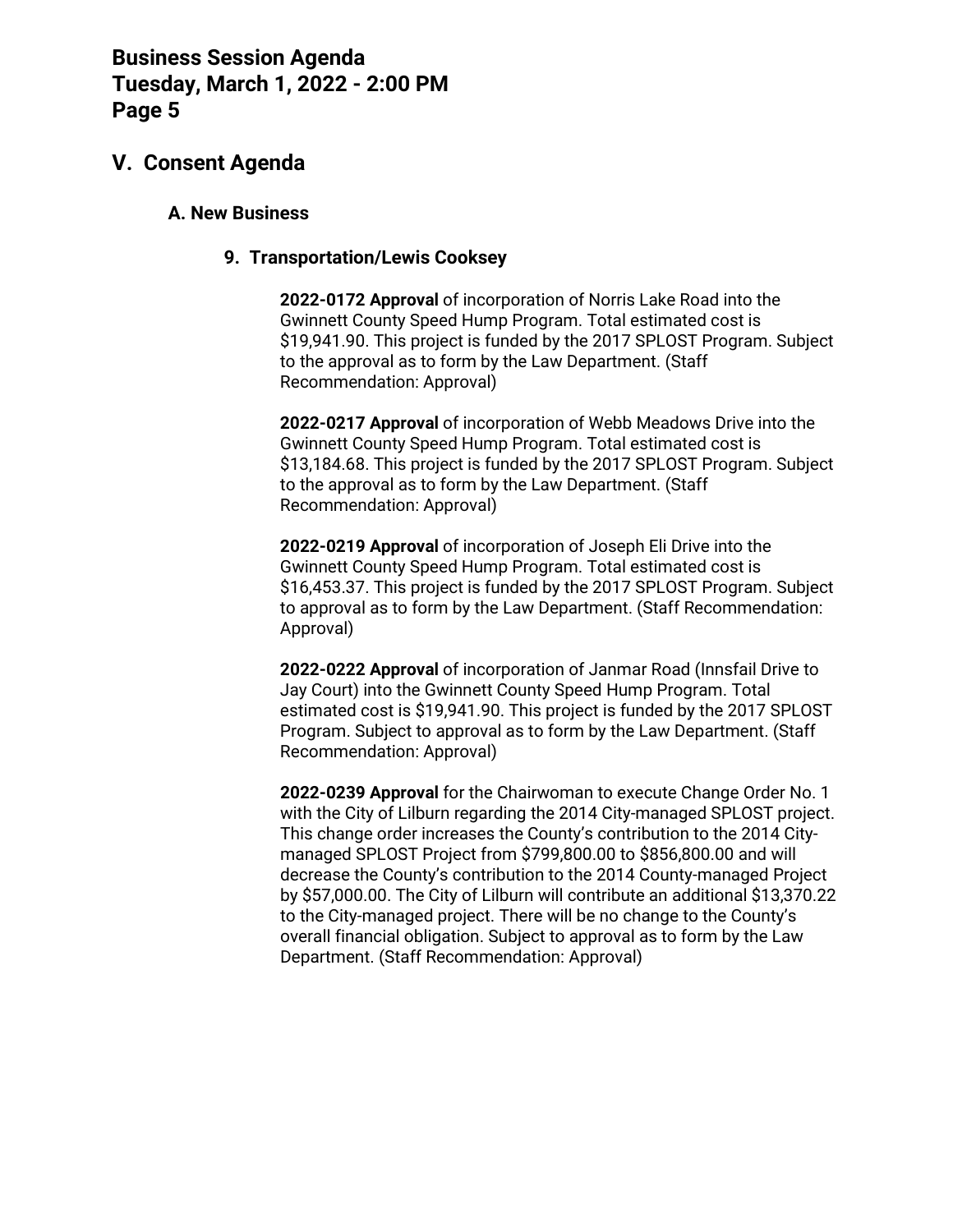### **V. Consent Agenda**

### **A. New Business**

### **9. Transportation/Lewis Cooksey**

**2022-0240 Approval** for the Chairwoman to execute Change Order No. 1 with the City of Lilburn regarding the 2014 County-managed SPLOST project. This change order decreases the County's contribution to the 2014 County-managed SPLOST project from \$757,000.00 to \$700,000.00 and will decrease City revenue and appropriations by \$13,370.22. An associated change order will increase the County's contribution to the 2014 City-managed project by \$57,000.00. There will be no change to the County's overall financial obligation. Subject to approval as to form by the Law Department. (Staff Recommendation: Approval)

**2022-0241 Approval** for the Chairwoman to execute Change Order No. 2 with the City of Lilburn regarding the 2017 SPLOST City-managed project. This change order increases the County's contribution to the 2017 SPLOST City-managed project from \$749,250.00 to \$791,249.27. An associated change order will decrease the County's contribution to the 2017 SPLOST County-managed project by \$41,999.27. The City of Lilburn will contribute an additional \$9,851.68 to the City-managed project. There will be no change to the County's overall financial obligation. Subject to approval as to form by the Law Department. (Staff Recommendation: Approval)

**2022-0242 Approval** for the Chairwoman to execute Change Order No. 2 with the City of Lilburn regarding the 2017 SPLOST County-managed project. This change order decreases the County's contribution to the 2017 SPLOST County-managed project from \$650,750.00 to \$608,750.73 and will decrease City revenue and appropriations by \$9,851.68. An associated change order will increase the County's contribution to the 2017 SPLOST City-managed project by \$41,999.27. There will be no change to the County's overall financial obligation. Subject to approval as to form by the Law Department. (Staff Recommendation: Approval)

**2022-0246 Approval** of incorporation of Ashford Manor subdivision into the Gwinnett County Streetlighting Program. The estimated installation cost is \$1,870.00 and the estimated annual revenue and operating cost is \$612.00 for the addition of these streetlights. The installation of these streetlights is funded by the 2017 Special Purpose Local Option Sales Tax (SPLOST) Program. Subject to the approval as to form by the Law Department. (Staff Recommendation: Approval)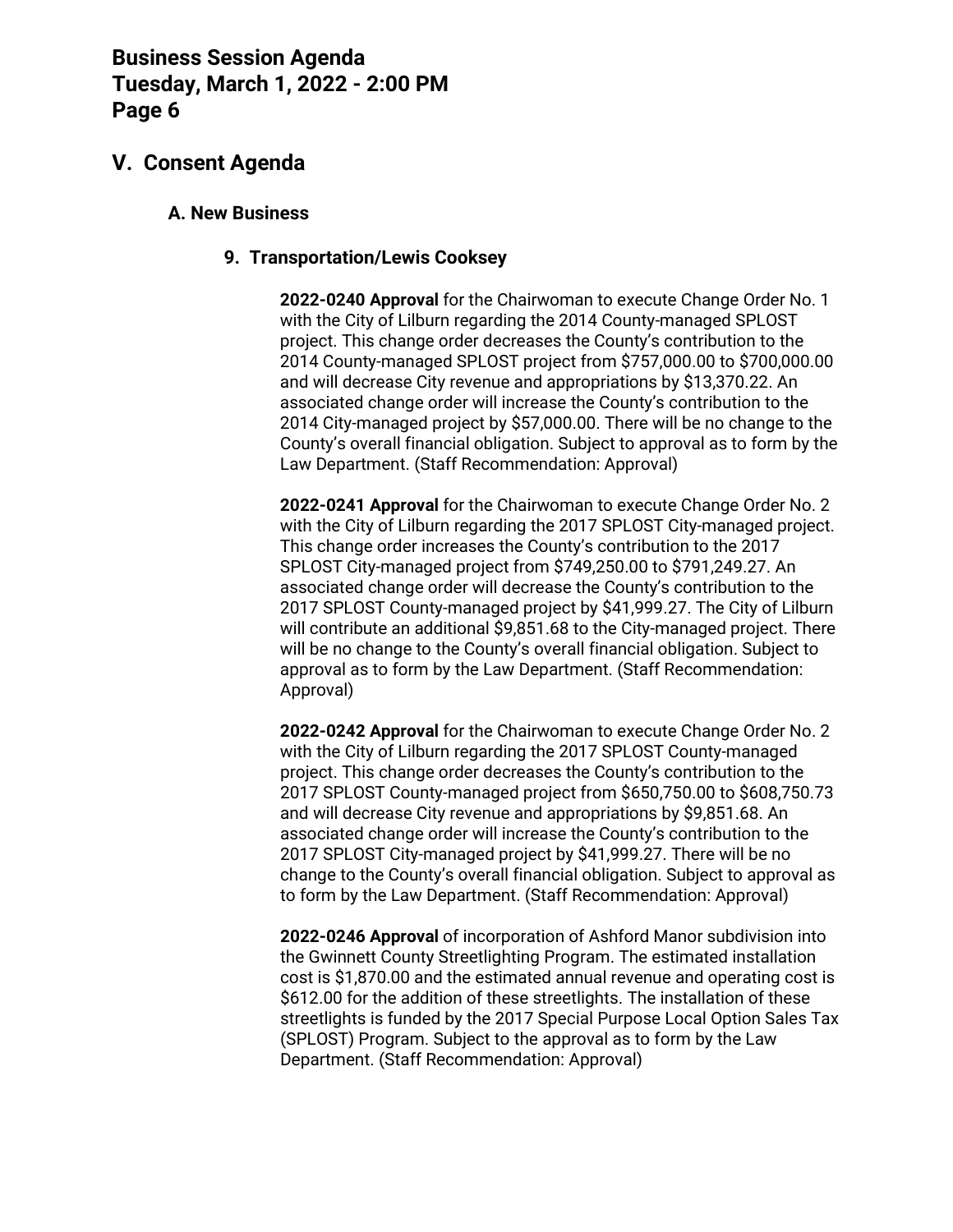### **V. Consent Agenda**

### **A. New Business**

### **10. Water Resources/Tyler Richards**

**2022-0237 Award BL002-22**, emergency repair services for water and sewer mains on an annual contract (March 3, 2022 through March 2, 2023), to JDS, Inc., base bid \$450,000.00 (this represents a 5% decrease from the previous contract). Contract to follow award. Subject to approval as to form by the Law Department. (Staff Recommendation: Award)

**2022-0216 Approval** to renew BL015-20, utility easement maintenance program on an annual contract (May 19, 2022 through May 18, 2023), with Premier Tree & Shrub Care, LLC, base bid \$1,500,000.00. (Staff Recommendation: Approval) (Water and Sewerage Authority Approved on February 07, 2022, Vote 5-0.)

### **VI. Old Business**

#### **1. Commissioners**

**2021-1654** (Formerly GCID 20211528) **Approval** of appointment to the Gwinnett County Stormwater Authority Seat 1. Term expires December 31, 2025. Incumbent Rich Edinger. (Tabled on 2/15/2022)

#### **2. Law Department/Michael P. Ludwiczak**

**2022-0189 Approval/authorization** to amend Chapter 6 of the Code of Ordinances of Gwinnett County, entitled Alcoholic Beverages, by adding new Sections 6-73 and 6-129 and by repealing Sections 6-4 and 6-125 and replacing them with new Sections 6-4 and 6-125. Subject to approval as to form by the Law Department. (Tabled on 2/01/2022)

### **3. Water Resources/Tyler Richards**

**2022-0207 Award BL131-21**, purchase of phosphate corrosion inhibitor and liquid magnesium hydroxide on an annual contract (March 1, 2022 through December 3, 2022), to Carus, LLC and Garrison Minerals, LLC, base bid \$3,569,560.00. (Tabled on 2/15/2022) (Staff Recommendation: Award) (Water and Sewerage Authority Approved on February 7, 2022, Vote 5-0.)